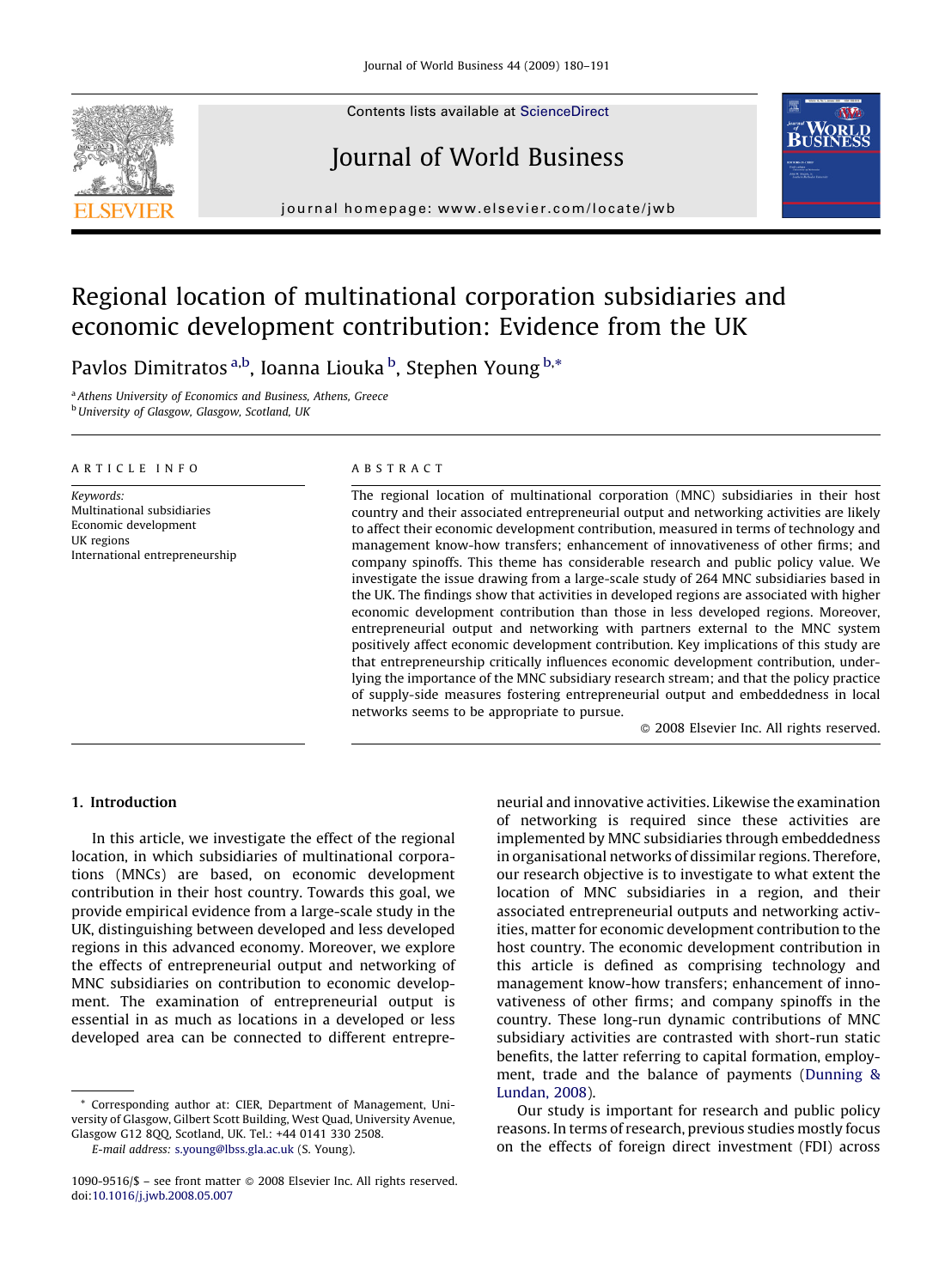countries [\(Barrell & Pain, 1999;](#page--1-0) [Cantwell & Piscitello, 2005](#page--1-0); [Driffield, 2001; Fors, 1996](#page--1-0); [Frenkel, Shefer, Koschatzky, &](#page--1-0) [Walter, 2001;](#page--1-0) [Kumar, 1996;](#page--1-0) [Odagiri & Yasuda, 1996](#page--1-0)) rather than across regions. Scholars have highlighted the significance of the region within the country [\(Buckley &](#page--1-0) [Ghauri, 2004;](#page--1-0) [Krugman, 1990; Nijkamp, 2003; Porter,](#page--1-0) [1990; Storper, 1992](#page--1-0)), suggesting that regions are increasingly becoming important milieus for competitive-enhancing FDI activities ([Dunning, 2000; Porter, 1996; Scott,](#page--1-0) [1998](#page--1-0)). In a related vein, other researchers [\(Meyers, 2004](#page--1-0); [Sargent & Matthews, 2006;](#page--1-0) [Wells, 1998\)](#page--1-0) support the view that international business study has been relatively uninterested in analysing the contribution made by MNCs to economic development in their host countries. We seek to provide empirical evidence to fill this gap.

Our study is additionally valuable for research purposes since it builds on the idea of the 'entrepreneurial subsidiary' recently proposed by [Boojihawon, Dimitratos,](#page--1-0) [and Young \(2007\)](#page--1-0). This idea expands the notions of 'developmental' and 'creative' subsidiaries put forward by [Young, Hood, and Peters \(1994\)](#page--1-0) and [Pearce \(1999\)](#page--1-0), respectively. These two last terms describe those subsidiaries that access local resources and knowledge through dynamic linkages, which is a process resulting in beneficial implications for the host country economy. The idea of the entrepreneurial subsidiary also extends [Birkinshaw's \(1997, 1999, 2000\)](#page--1-0) line of thinking on subsidiary initiative. Initiative concerns autonomous activities, risk-taking and proactive behaviour, and the use of resources beyond the control of the MNC subsidiary. Consequently, we posit that entrepreneurial subsidiaries are likely to act as independent actors in the MNC system; form embedded networks with other stakeholders; and contribute to economic development through spillover effects (cf. [Birkinshaw & Hood, 1998;](#page--1-0) Blomström & Kokko, [1998](#page--1-0); [Graham & Krugman, 1995](#page--1-0); [Lall, 1980; Young et al.,](#page--1-0) [1994](#page--1-0)), thereby impacting positively on the local country environment. In emphasising the subsidiary unit of analysis, we seek to fill a void in the literature that has so far examined the effect of MNC activities in the host country largely at the aggregate MNC level ([Akbar &](#page--1-0) [McBride, 2004;](#page--1-0) [Cantwell & Piscitello, 2005](#page--1-0); [Dunning &](#page--1-0) [Lundan, 2008](#page--1-0)).

The present investigation is also important for public policy. The gap in economic prosperity between developed and less developed regions has been a vital issue on the UK public policy agenda since the middle years of the 20th century ([Ashcroft, 2002](#page--1-0)). Other countries, such as Germany or Ireland, face similar challenges as regards their public policy priorities linked to inward FDI (e.g. [Alecke, Alsleben,](#page--1-0) [Scharr, & Untiedt, 2006;](#page--1-0) Ruane & Uğur, 2005). In general, the value of the economic contribution of MNC subsidiaries in different regions of the host country has been debated ([Christodoulou, 1996;](#page--1-0) [Siler, Wang, & Liu, 2003](#page--1-0); [Turok,](#page--1-0) [1993](#page--1-0); [Young, Hood, & Dunlop, 1988\)](#page--1-0). In this article, we provide recent evidence that compares subsidiary contributions to economic development between developed and less developed areas in the advanced UK economy.

In relation to the UK, the British government, facing a deteriorating regional problem in the late 1950s, offered differential regional policy incentives (grants for capital investment) to induce FDI in the 'assisted' (poorer and peripheral) areas of the north and west of the country. Although these incentives proved particularly attractive to MNCs, their contribution to economic development was much debated (e.g. [Hood, Peat, Peters, & Young, 2002](#page--1-0); [Young et al., 1994\)](#page--1-0), leading [Firn \(1975\)](#page--1-0) to famously describe less developed regions as 'branch plant economies'. As [Brown \(2002: p. 130\)](#page--1-0) noted, '[This] term was used to depict a regional economy which was highly dependent upon truncated manufacturing operations of multinational enterprises with few decision-making powers, bringing little in the way of self-sustaining economic development to the host economy'. Corroborating this point, [Ashcroft](#page--1-0) [and Love \(1993\)](#page--1-0) cast doubts on whether spillover benefits from MNC subsidiary activities occurred to any significant degree in British peripheral regions. Nevertheless, current policy thinking in the UK (and other countries) being applied since the early 1990s focuses upon 'the importance of supply-side drivers to economic development and the key roles played by entrepreneurship, skills, new technology and appropriate infrastructure in stimulating output growth' [\(Ashcroft, 2002](#page--1-0): p. 22).

The role of entrepreneurship in the enhancement of economic development has been confirmed in the literature ([Acs & Armington, 2004;](#page--1-0) [Acs & Storey, 2004](#page--1-0); [Audretsch & Keilbach, 2004;](#page--1-0) [Braunerhjelm & Borgman,](#page--1-0) [2004](#page--1-0); [Van Stel & Storey, 2004\)](#page--1-0). On this point, [Schumpeter](#page--1-0) [\(1934\)](#page--1-0) argued that entrepreneurship and innovation are the most critical factors for productivity, employment and economic prosperity. Recently, [Audretsch, Keilbach, and](#page--1-0) [Lehmann \(2006\)](#page--1-0) have also provided evidence in support of knowledge spillovers from entrepreneurship, linking entrepreneurship to economic growth and performance. Entrepreneurship and innovation additionally foster economic growth at a regional level ([Suarez-Villa, 1993](#page--1-0)). In this article, along the lines of current policy practice, we seek to explore to what degree entrepreneurial and network activities implemented by MNC subsidiaries do indeed contribute to economic development.

This article is organised as follows. Section 2 provides an overview on empirical studies elaborating on the notions of regional location, entrepreneurial output and networking. In doing so, it presents the hypotheses that guide the conduct of this research. Section [3](#page--1-0) presents the methodological aspects concerning sampling, data collection and measurement of variables. Section [4](#page--1-0) elaborates on the statistical analysis and discusses the findings of the study. The concluding section provides a summary of the article; and explores research and public policy implications.

#### 2. Research background and hypotheses

### 2.1. Regional location

Studies on the dynamic benefits of FDI spillovers [\(Driffield & Munday, 2000](#page--1-0)) show that FDI may be attracted in particular regions due to their already existing positive externalities. In support of this argument, [Lall and Narula](#page--1-0) [\(2004\)](#page--1-0) noted that subsidiaries undertaking complex activities require high levels of local competence in terms